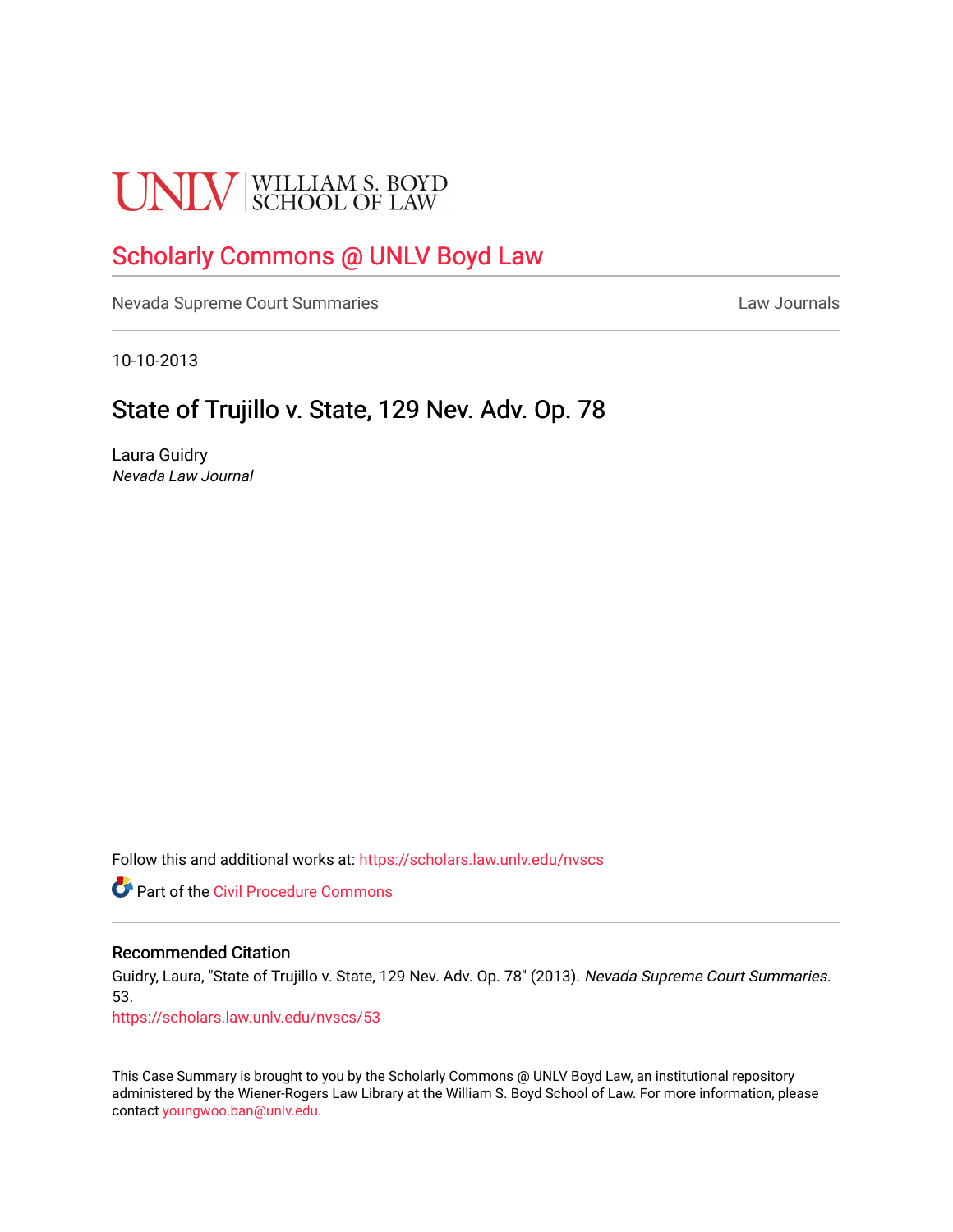*Trujillo v. State*, 129 Nev. Adv. Op. 75 (Oct. 10, 2013)<sup>1</sup>

COMMON LAW: WRIT OF *CORAM NOBIS*

#### **Summary**

The Court determined issues: (1) whether the common law writ of *coram nobis* may be used in Nevada; and (2) whether a petitioner may use the writ of *coram nobis* to seek relief of judgment from his guilty plea to a felony when his counsel failed to warn him of the immigration implications of the plea.

# **Disposition**

The common law writ of c*oram nobis* is available in Nevada. However, the writ of *coram nobis* may only be used by a person who is no longer in custody on the judgment of conviction being challenged. Furthermore, the writ of c*oram nobis* may be used only to challenge errors of fact outside the record that could not have been raised earlier and that affect the validity and regularity of the decision itself and would have precluded the judgment from being rendered. Therefore, because petitioner's claim involved an error of law, his writ of c*oram nobis* was rejected.

#### **Factual and Procedural History**

On April 12, 1996, Petitioner, Trujillo, a citizen of Venezuela, was convicted of attempted burglary and sentenced to prison. The sentence was later suspended and a period of probation not to exceed 2 years was imposed. He honorably discharged probation on December 31, 1997. After sentencing, a federal judge ordered him deported to Venezuela. Trujillo successfully challenged the deportation order and was issued a green card and given permanentresident status. He took no further action regarding citizenship until 2010. Learning in 2010 that he could not become a United States citizen because of his 1996 conviction, Trujillo filed a petition for a writ of *coram nobis* attacking the validity of his conviction. Specifically, Trujillo claimed that his counsel failed to notify him of the immigration implications of his plea.

The district court denied relief because Trujillo had not demonstrated that counsel's failure to inform him of the immigration consequences prejudiced him as he was an undocumented, illegal immigrant. Trujillo appealed arguing that the writ of *coram nobis* was his only available remedy to challenge the 1996 conviction.

# **Discussion**

# *The writ of coram nobis exists in the state of Nevada*

NRS 1.030 provides that the "common law of England, so far as it is not repugnant to or in conflict with the Constitution and laws of the United States, or the Constitution and laws of this State, shall be the rule of decision in all the courts of this State."<sup>2</sup> The writ of *coram nobis*  was devised in 16th century England as a means of reviewing errors of fact outside the record

<u> 1989 - Johann Stein, fransk politik (d. 1989)</u>

<sup>&</sup>lt;sup>1</sup> By Jeffrey Lavigne.<br><sup>2</sup> NEV. REV. STAT. § 1.030 (2013).